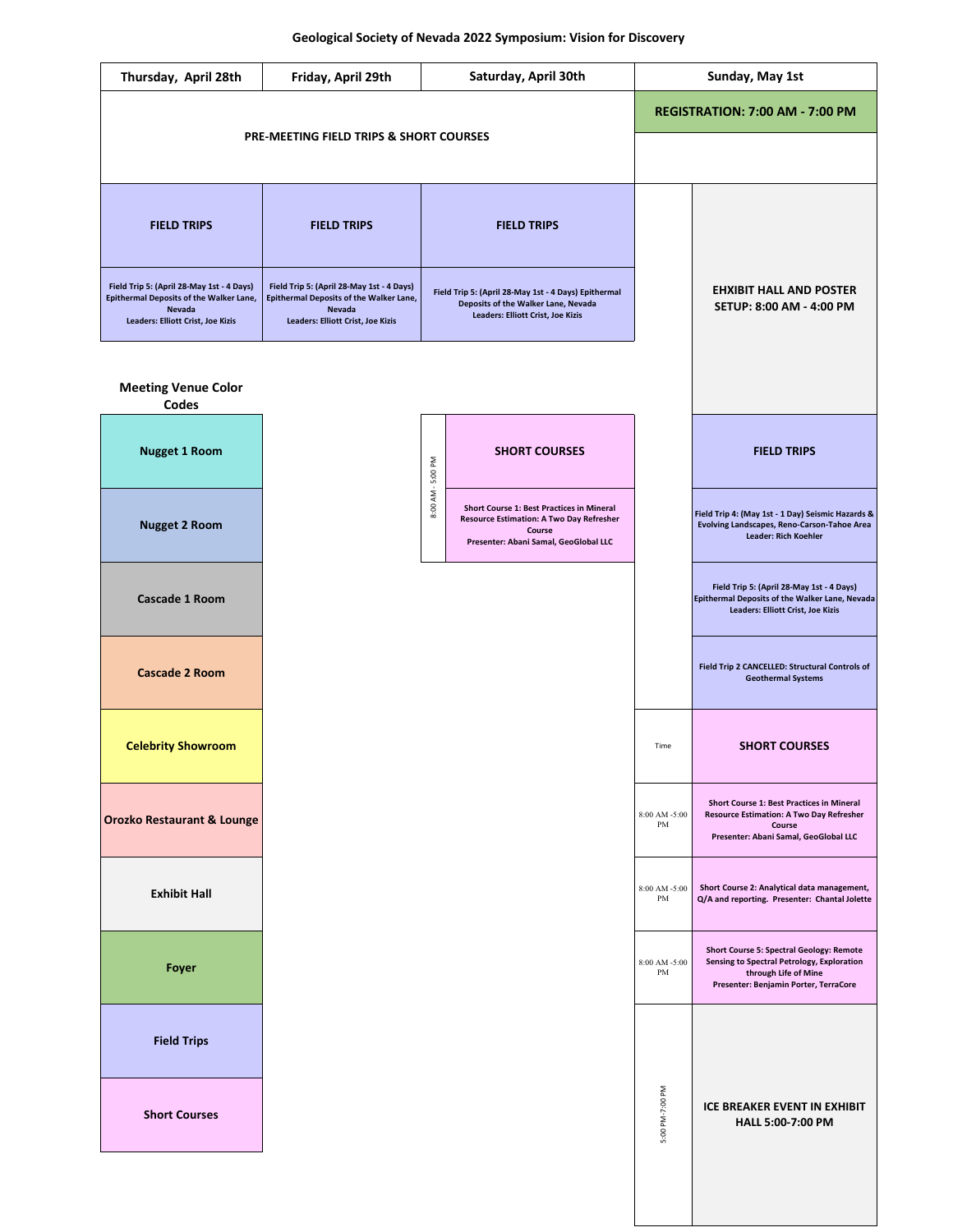| <b>Monday, May 2nd</b> |                                                                                                                                                                                                                         |                                                                                                |  |  |  |  |
|------------------------|-------------------------------------------------------------------------------------------------------------------------------------------------------------------------------------------------------------------------|------------------------------------------------------------------------------------------------|--|--|--|--|
|                        | <b>REGISTRATION: 7:00 AM - 5:00 PM</b>                                                                                                                                                                                  |                                                                                                |  |  |  |  |
|                        | <b>EXHIBIT HALL and POSTER HOURS: 9:00 AM - 5:30 PM</b>                                                                                                                                                                 |                                                                                                |  |  |  |  |
| <b>Start Time</b>      |                                                                                                                                                                                                                         |                                                                                                |  |  |  |  |
| 7:50-8:00              | <b>Opening Remarks</b>                                                                                                                                                                                                  |                                                                                                |  |  |  |  |
| $8:00 - 8:35$          | <b>Keynote: "Geometry and Evolution of Normal Faults Formed During</b><br>Lithospheric Extension of Continents" Eric Seedorff (University of Arizona)                                                                   |                                                                                                |  |  |  |  |
| 8:35-10:10 AM          | <b>Cordilleran Geology &amp; Tectonics</b><br><b>Andrew Zuza</b>                                                                                                                                                        |                                                                                                |  |  |  |  |
| 10:10-10:50 AM         |                                                                                                                                                                                                                         | <b>COFFEE BREAK IN EXHIBIT HALL 10:10-10:50 AM</b><br><b>SPONSORED BY MAJOR DRILLING</b>       |  |  |  |  |
| 10:50AM-12:30 PM       | <b>Basin &amp; Range Roundup</b><br><b>Mark Travis</b>                                                                                                                                                                  | <b>Student Research Showcase</b><br><b>Molly Hunsaker</b><br><b>SPONSORED BY HUNSAKER INC.</b> |  |  |  |  |
| 12:30-1:45 PM          | Lunch Keynote: "Carlin-Like and Carlin-Unlike Deposits: A Perspective from the Orogenic Gold World"<br><b>Richard J. Goldfarb (Research Professor, Colorado School of Mines)</b><br>(12:45-1:45 PM, Celebrity Showroom) |                                                                                                |  |  |  |  |
| 1:45-2:30 PM           | Blue Skies and Greenfields: A Panel Discussion on Early-Stage Exploration Methods, Philosophies, Impacts, and Funding-Part I.<br><b>Richard Reid</b><br><b>SPONSORED BY IONEER</b>                                      |                                                                                                |  |  |  |  |
| 2:30-3:00 PM           |                                                                                                                                                                                                                         | <b>COFFEE BREAK IN EXHIBIT HALL 2:30-3:00 PM</b><br><b>SPONSORED BY ARCHER CATHRO</b>          |  |  |  |  |
| 3:00-4:15 PM           | Blue Skies and Greenfields: A Panel Discussion on Early-Stage Exploration Methods, Philosophies, Impacts, and Funding-Part II.<br><b>Richard Reid</b><br><b>SPONSORED BY IONEER</b>                                     |                                                                                                |  |  |  |  |
| 4:15-5:15 PM           | <b>EXHIBIT HALL RECEPTION - 4:15-5:15 PM</b><br><b>SPONSORED BY PERPETUA RESOURCES</b>                                                                                                                                  |                                                                                                |  |  |  |  |
| 5:15-6:00 PM           | Keynote: "Basin & Range Geology: Evolution of Thinking from 1920 to 2020" Charles H. Thorman Talk<br>(Emeritus, US Geological Survey)<br>(5:15-6:00 PM - Open to All, Nugget 1/2)                                       |                                                                                                |  |  |  |  |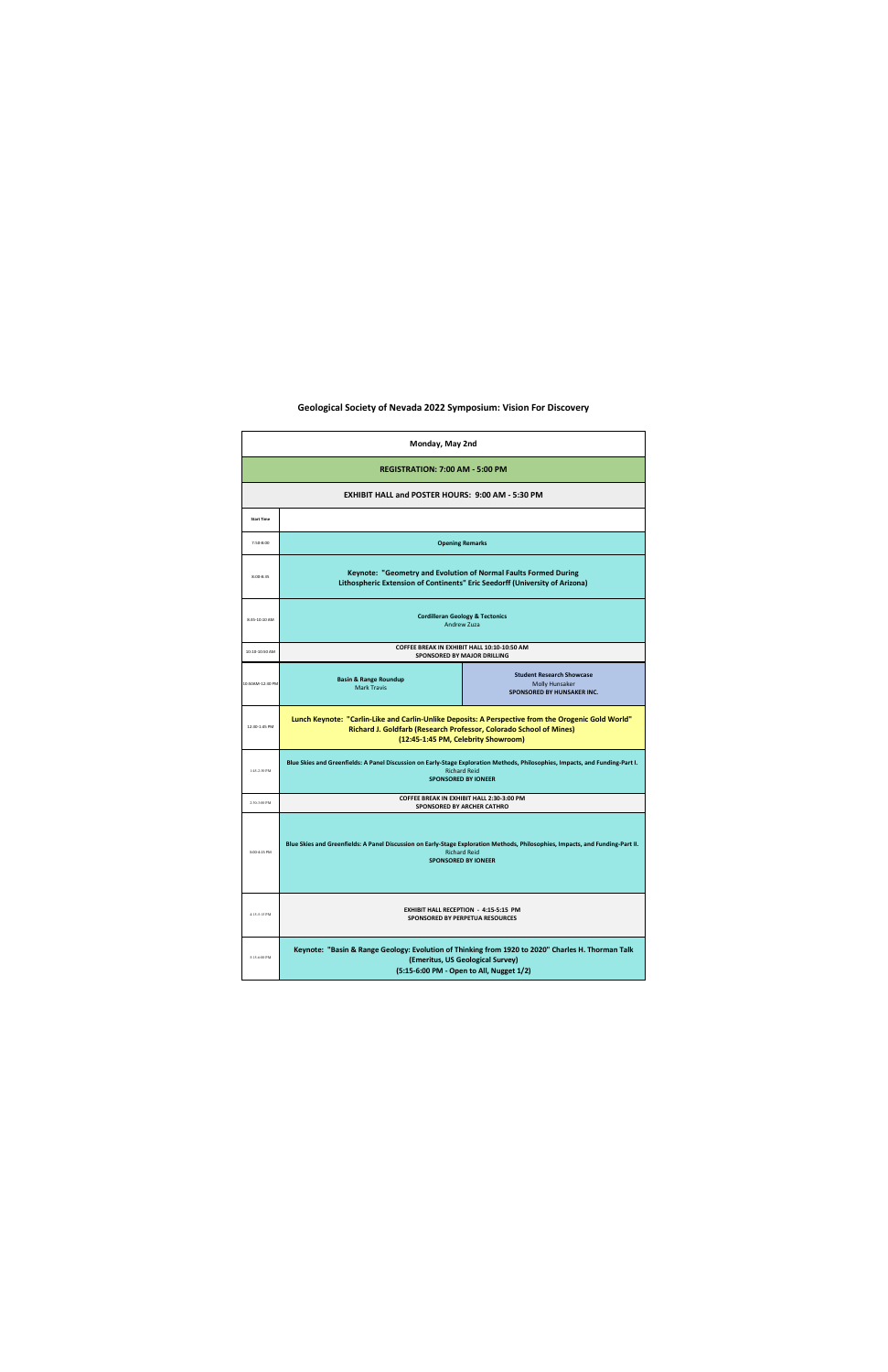| <b>Tuesday, May 3rd</b>                |                                                                                                                                                                                                                                       |                                                                                    |                                                                                                                                                              |  |
|----------------------------------------|---------------------------------------------------------------------------------------------------------------------------------------------------------------------------------------------------------------------------------------|------------------------------------------------------------------------------------|--------------------------------------------------------------------------------------------------------------------------------------------------------------|--|
| <b>REGISTRATION: 7:00 AM - 5:00 PM</b> |                                                                                                                                                                                                                                       |                                                                                    |                                                                                                                                                              |  |
|                                        |                                                                                                                                                                                                                                       | <b>EXHIBIT HALL and POSTER HOURS: 9:00 AM - 5:30 PM</b>                            |                                                                                                                                                              |  |
| <b>Start Time</b>                      |                                                                                                                                                                                                                                       |                                                                                    |                                                                                                                                                              |  |
| 7:45-8:15 AM                           | <b>Keynote: "Mesozoic and Cenozoic Tectonic</b><br><b>Evolution of the Great Basin"</b><br><b>Elizabeth L. Miller (Stanford University):</b>                                                                                          |                                                                                    |                                                                                                                                                              |  |
| 8:20 - 10:00 AM                        | <b>Mesozoic-Cenozoic Tectonism and</b><br><b>Structural Relations Across the</b><br><b>Northern Great Basin:</b><br><b>Relationships to Gold</b><br><b>Mineralization</b><br>Sandra Wyld, David Rhys, Douglas<br>Prihar, Franck Valli | <b>Rumors from the Bush</b><br><b>Pete Dilles</b>                                  | <b>Best Practices &amp; Innovations in</b><br><b>Geological Modeling &amp; Mineral</b><br><b>Resource Estimation - Part I.</b><br>Doug Reid and Abani Samal  |  |
| 10:00 -10: 40 AM                       | COFFEE BREAK IN EXHIBIT HALL 10:00-10:40 AM SPONSORED BY PERPETUA RESOURCES                                                                                                                                                           |                                                                                    |                                                                                                                                                              |  |
| 10:40 AM-12:40 PM                      | <b>Mesozoic-Cenozoic Tectonism and</b><br><b>Structural Relations Across the</b><br><b>Northern Great Basin:</b><br><b>Relationships to Gold</b><br><b>Mineralization</b><br>Sandra Wyld, David Rhys, Douglas<br>Prihar, Franck Valli | <b>Exploration Geophysics Case</b><br><b>Histories</b><br>Chet Lide and Jim Wright | <b>Far Reaches: Exploration and Ore</b><br><b>Deposits Beyond the Basin and</b><br>Range<br>Luke Schranz                                                     |  |
| 12:40-2:00 PM                          | Lunch Keynote: "Ticking Through the Investment Clock" Joe Mazumdar<br>(12:40-1:50 PM, Celebrity Showroom)<br><b>SPONSORED BY AMERICAN ASSAY LABORATORIES</b>                                                                          |                                                                                    |                                                                                                                                                              |  |
| 2:00-3:20 PM                           | Eocene Tectonics, Magmatism,<br>and Metallogeny:<br><b>From Squeeze to Ease</b><br><b>Curtis Johnson &amp; Mike Ressel</b>                                                                                                            | <b>Strategic &amp; Critical Minerals</b><br>Patty Capistrant Molly Hunsaker        | <b>Best Practices &amp; Innovations in</b><br><b>Geological Modeling &amp; Mineral</b><br><b>Resource Estimation - Part II.</b><br>Doug Reid and Abani Samal |  |
| 3:20-4:00 PM                           | COFFEE BREAK IN EXHIBIT HALL 3:20-4:00 PM SPONSORED BY MAJOR DRILLNG                                                                                                                                                                  |                                                                                    |                                                                                                                                                              |  |
| 4:00-5:20 PM                           | Eocene Tectonics, Magmatism,<br>and Metallogeny<br><b>Continued</b>                                                                                                                                                                   | <b>Strategic &amp; Critical Minerals</b><br><b>Continued</b>                       |                                                                                                                                                              |  |
| 4:00-5:30 PM                           | <b>EXHIBIT HALL RECEPTION 4:00-5:30 PM</b>                                                                                                                                                                                            |                                                                                    |                                                                                                                                                              |  |
| 7:00-10:00 PM                          | <b>EMX ROYALTY CORP-RIDGELINE MINERALS NETWORKING MIXER</b><br><b>Orozko Restaurant/Lounge (Lower Level of Nugget, SE Corner)</b><br>7:00-10:00 PM                                                                                    |                                                                                    |                                                                                                                                                              |  |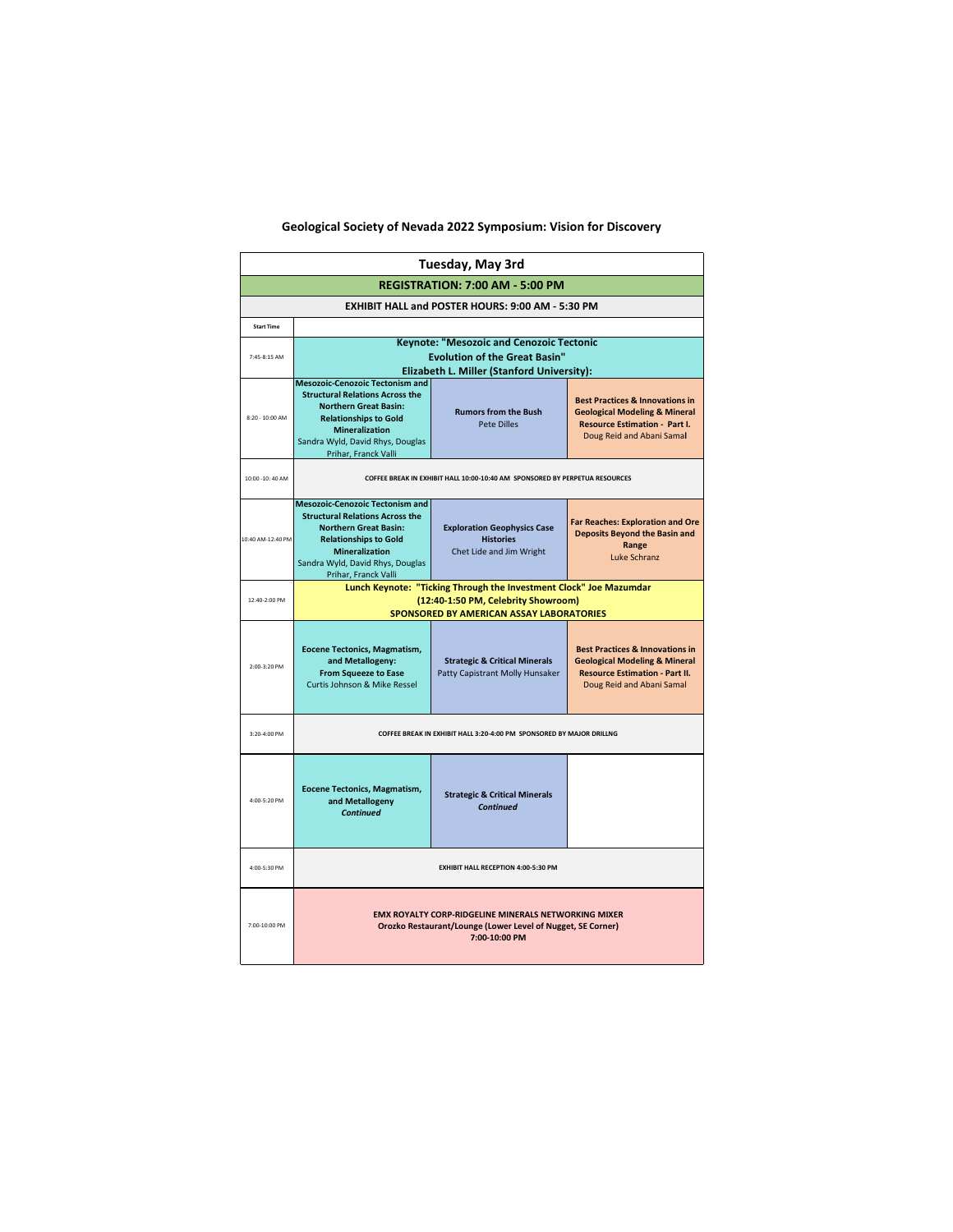| <b>Wednesday, May 4th</b>              |                                                                                                                                                                                                                                                                                                       |                                                                                                                                                                                                                                 |                                                                                                                                          |  |  |
|----------------------------------------|-------------------------------------------------------------------------------------------------------------------------------------------------------------------------------------------------------------------------------------------------------------------------------------------------------|---------------------------------------------------------------------------------------------------------------------------------------------------------------------------------------------------------------------------------|------------------------------------------------------------------------------------------------------------------------------------------|--|--|
| <b>REGISTRATION: 7:00 AM - 5:00 PM</b> |                                                                                                                                                                                                                                                                                                       |                                                                                                                                                                                                                                 |                                                                                                                                          |  |  |
|                                        |                                                                                                                                                                                                                                                                                                       | <b>EXHIBIT HALL and POSTER HOURS: 9:00 AM - 4:00 PM</b>                                                                                                                                                                         |                                                                                                                                          |  |  |
| <b>Start Time</b>                      |                                                                                                                                                                                                                                                                                                       |                                                                                                                                                                                                                                 |                                                                                                                                          |  |  |
| 8:00-8:30 AM                           | <b>Opening Talk: "Geology, the Art of Exploration &amp; Discovery"</b><br>John Prochnau                                                                                                                                                                                                               |                                                                                                                                                                                                                                 |                                                                                                                                          |  |  |
| 8:30-10:15 AM                          | <b>Carlin on the Edge: Off-</b><br><b>Trend Deposits and</b><br><b>Concepts</b><br><b>Mike Ressel</b>                                                                                                                                                                                                 | <b>Mining and Discovery History</b><br><b>Charlie Sulfrian</b>                                                                                                                                                                  | <b>USGS EarthMRI Roundtable - A</b><br><b>Discussion of Critical Minerals</b><br><b>Exploration and Development</b><br><b>Warren Day</b> |  |  |
| 10:15-10:55 AM                         |                                                                                                                                                                                                                                                                                                       | COFFEE BREAK IN EXHIBIT HALL 10:15-10:55 AM SPONSORED BY SSR MARIGOLD                                                                                                                                                           |                                                                                                                                          |  |  |
| 10:55 AM - 12:35<br><b>PM</b>          | <b>Epithermals I. High Sulfidation</b><br><b>Precious Metal Deposits: Recent</b><br><b>Early-&amp; Mid-stage Exploration</b><br><b>Intrusion-related Deposits</b><br><b>Global Discoveries and Great</b><br>Elizabeth Zbinden<br><b>Hillary Jochens</b><br><b>Basin Analogs</b><br><b>Pete Dilles</b> |                                                                                                                                                                                                                                 |                                                                                                                                          |  |  |
| 12:35-2:00 PM                          | Lunch Keynote: "Gold in the Pilbara, Western Australia: A Perspective on the Establishment of Earth's<br>Crustal Gold Cycle," Quinton T. Hennigh (Crescat Capital LLC)<br>(12:35-2:00 PM, Celebrity Showroom)<br>SPONSORED BY TIMBERLINE RESOURCES CORP.                                              |                                                                                                                                                                                                                                 |                                                                                                                                          |  |  |
| 2:00-3:00 PM                           | <b>Epithermals II. Low Sulfidation</b><br><b>Odin Christensen</b>                                                                                                                                                                                                                                     | <b>Geochemical Crossroads: Time to</b><br><b>Look Deeper and Under Cover</b><br><b>Shea Clark Smith &amp; Mike Ressel</b>                                                                                                       | <b>New Strategies and</b><br><b>Innovations for Exploration</b><br><b>Mike Ressel</b>                                                    |  |  |
| 3:00-3:40 PM                           |                                                                                                                                                                                                                                                                                                       | COFFEE BREAK IN EXHIBIT HALL 3:00-3:40 PM SPONSORED BY SVL ANALYTICAL, INC.                                                                                                                                                     |                                                                                                                                          |  |  |
| 3:40-5:00 PM                           | Epithermals II.<br><b>Continued</b>                                                                                                                                                                                                                                                                   | <b>Geochemical Crossroads</b><br><b>Continued</b>                                                                                                                                                                               | <b>New Strategies and Innovations</b><br><b>Continued</b>                                                                                |  |  |
| 5:00-5:30 PM                           | <b>BREAK: 5:00-5:30 PM</b>                                                                                                                                                                                                                                                                            |                                                                                                                                                                                                                                 |                                                                                                                                          |  |  |
| 5:30 - 7:30 PM                         |                                                                                                                                                                                                                                                                                                       | <b>GSN Foundation - Landshark Lounge Party (Nugget 1)</b><br><b>Sponsored By Baroid IDP, Blackrock Silver, and</b><br><b>Jentech Drilling Supply</b><br><b>Grand Canyon Raft Trip - Raffle Prize Donor: Envirotech Drilling</b> |                                                                                                                                          |  |  |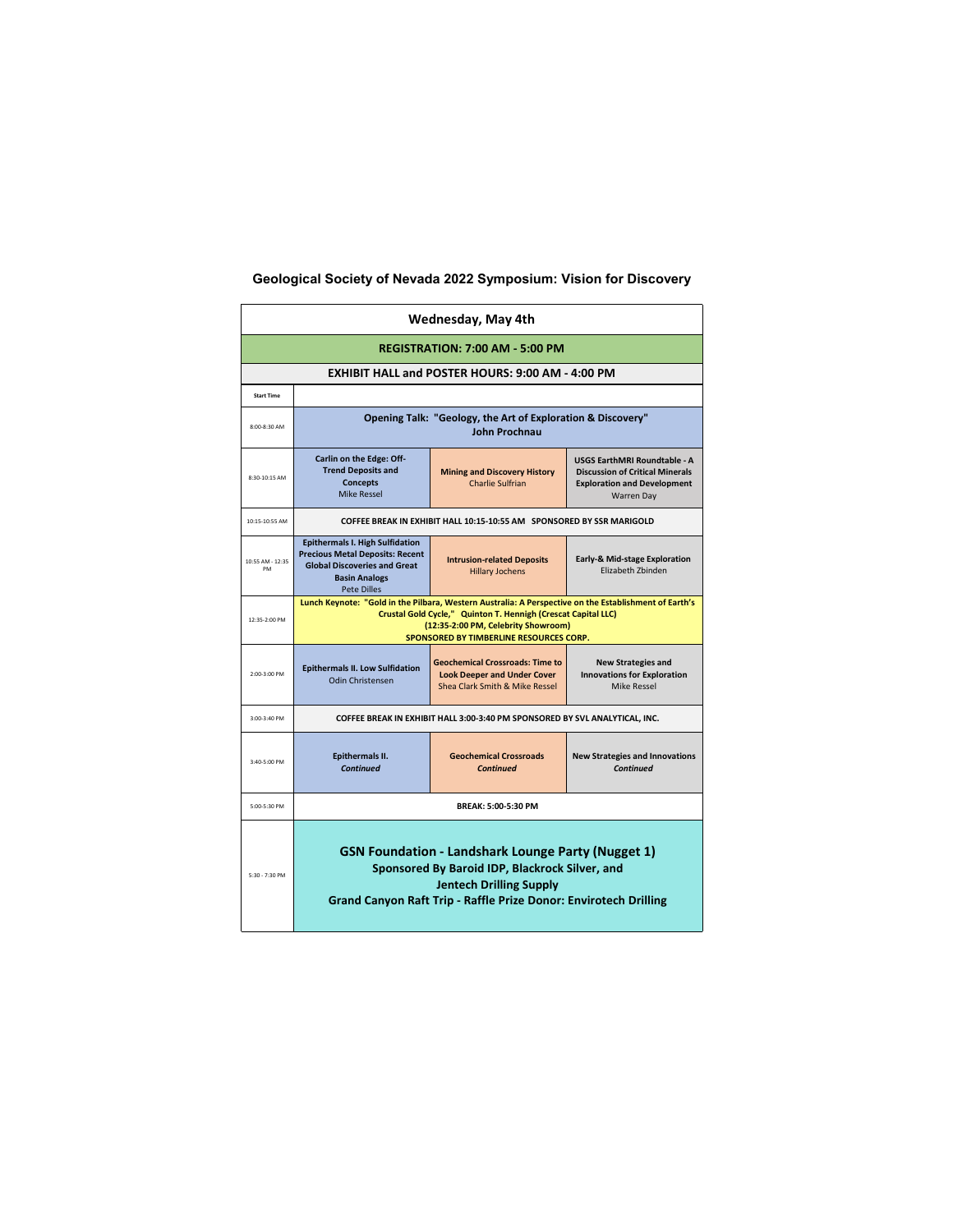| <b>Thursday, May 5th</b>            |                                                                                                                                                                                                                                                                              |                                                                                                                                             |  |  |  |  |
|-------------------------------------|------------------------------------------------------------------------------------------------------------------------------------------------------------------------------------------------------------------------------------------------------------------------------|---------------------------------------------------------------------------------------------------------------------------------------------|--|--|--|--|
| <b>REGISTRATION: 7:00 AM - NOON</b> |                                                                                                                                                                                                                                                                              |                                                                                                                                             |  |  |  |  |
|                                     | 8:00 AM - 12:00 PM EXHIBITOR and POSTER TAKE DOWN                                                                                                                                                                                                                            |                                                                                                                                             |  |  |  |  |
| <b>Start Time</b>                   |                                                                                                                                                                                                                                                                              |                                                                                                                                             |  |  |  |  |
| 7:30-8:00 AM                        | Keynote: "Exploration for Carlin-type deposits in Nevada: Targeting Criteria<br><b>Using a Mineral System Approach"</b><br>John L. Muntean (Nevada Bureau of Mines and Geology)                                                                                              |                                                                                                                                             |  |  |  |  |
| 8:05-10:05 AM                       | <b>Carlin-type &amp; Carlin-like Deposits</b><br><b>Mike Ressel</b>                                                                                                                                                                                                          | <b>Advanced Projects: From Drillhole To Blasthole,</b><br><b>New Mine Development In The Western US</b><br><b>Chad Peters and Mike Harp</b> |  |  |  |  |
| 10:05-10:25 AM                      | SPONSORED BY MULETOWN ENTERPRISES/TIPTON TRUCKING                                                                                                                                                                                                                            | <b>COFFEE BREAK IN FOYER BY REGISTRATION 10:05-10:25 AM</b>                                                                                 |  |  |  |  |
| 10:15AM-12:05PM                     | <b>Metal deposits of the Walker Lane: New</b><br><b>Mineral Textures as Ore Vectors</b><br><b>Developments in Old Districts</b><br><b>Anthony Gesualdo and Mike Ressel</b><br>David John and Peter Vikre                                                                     |                                                                                                                                             |  |  |  |  |
| 12:30-2:00 PM                       | <b>Complimentary Appetizer-style Lunch and Drinks</b><br><b>SPONSORED BY RUEN DRILLING</b><br>12:30-2:00 PM<br><b>Closing Keynote: "Exploration in the 21st Century: Navigating the New</b><br>Paradigm," Moira T. Smith (Liberty Gold)<br>and Student Awards (Steven Weiss) |                                                                                                                                             |  |  |  |  |
| <b>Meet Time</b>                    | <b>FIELD TRIPS</b>                                                                                                                                                                                                                                                           |                                                                                                                                             |  |  |  |  |
| 2:15 PM                             | Field Trip 1: Epithermal Deposits of Northern Nevada & Southwestern Idaho (May 5-8th 3.5 Days)<br>Leaders: Justin Milliard, Luke Schranz, Rob Selwood                                                                                                                        | <b>Field Trip 3: The Famous Comstock</b>                                                                                                    |  |  |  |  |
|                                     | <b>1 hr Pre-Trip Overview Presentation</b><br>Room: Redwood TBD Leader: Don Hudson                                                                                                                                                                                           |                                                                                                                                             |  |  |  |  |
|                                     | <b>Field Trip 6: Carlin and Associated Gold Deposits of Northern Nevada</b><br>(May 5-8th 3.5 days) Leaders: Dave Rhys, Allie Ingels, Franck Valli                                                                                                                           |                                                                                                                                             |  |  |  |  |
| <b>Start Time</b>                   | <b>SHORT COURSES</b>                                                                                                                                                                                                                                                         |                                                                                                                                             |  |  |  |  |
| 2:00 PM -5:00 PM<br>??              | Short Course 10 - Digital Exploration Resources — Nevada and Beyond<br><b>Lead Presenter: Lucia Patterson and Rachel Micander</b><br><b>SPONSORED BY: NEW FRONTIER DRILLING</b>                                                                                              |                                                                                                                                             |  |  |  |  |